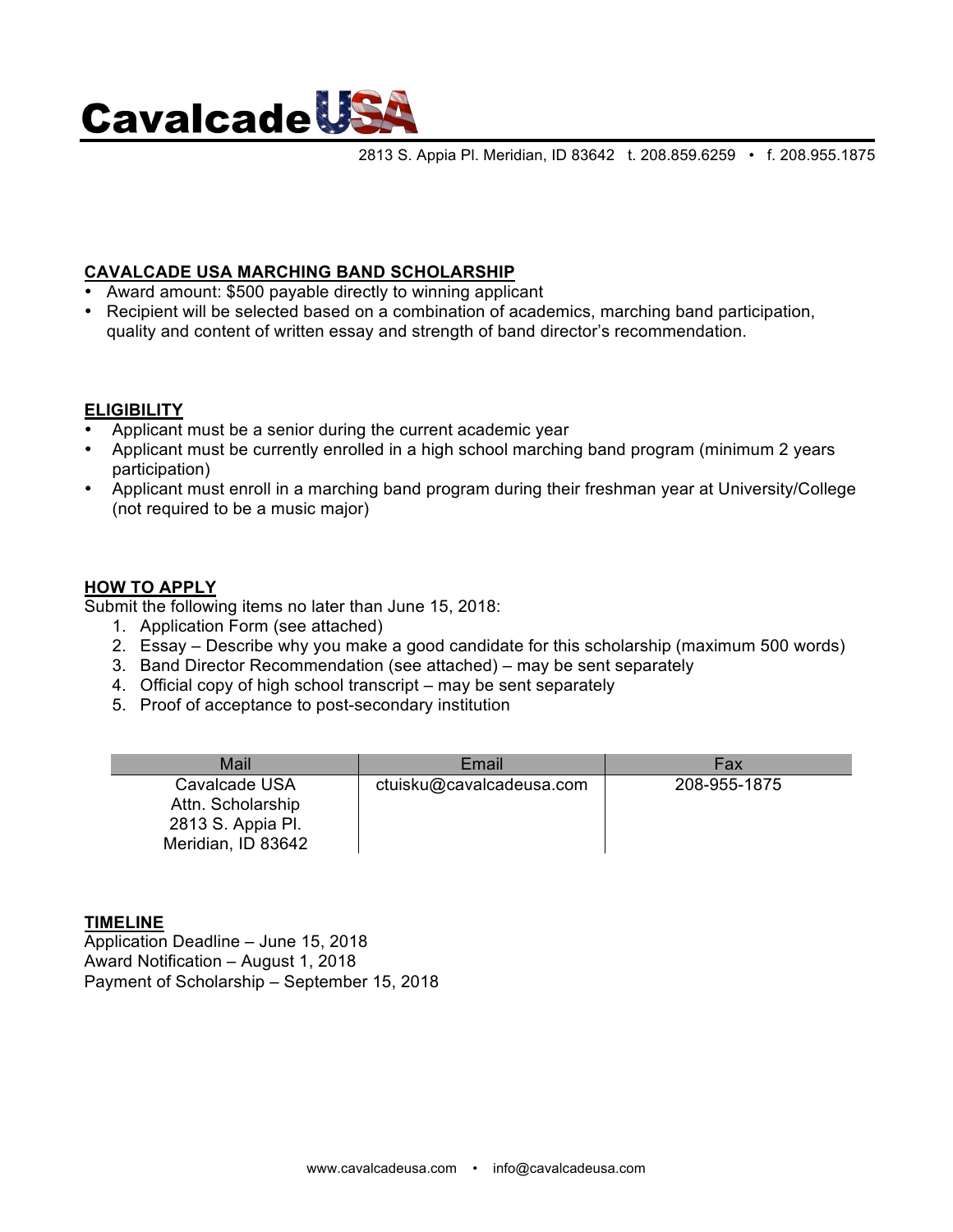

2813 S. Appia Pl. Meridian, ID 83642 t. 208.859.6259 • f. 208.955.1875

# **Cavalcade USA Marching Band Scholarship**

Application deadline – June 15, 2018

| YEARS OF MARCHING BAND PARTICIPATION <b>FOR ALL ASSESS</b> |                                                                                          |  |  |
|------------------------------------------------------------|------------------------------------------------------------------------------------------|--|--|
|                                                            |                                                                                          |  |  |
|                                                            | <u> 2000 - Jan Landers de Barbara, españolar españolar españolar española (h. 1918).</u> |  |  |
|                                                            | <u> 2000 - Jan Landers de Barbara, españolar españolar españolar española (h. 1918).</u> |  |  |
|                                                            |                                                                                          |  |  |
|                                                            |                                                                                          |  |  |
|                                                            |                                                                                          |  |  |
|                                                            |                                                                                          |  |  |
|                                                            |                                                                                          |  |  |